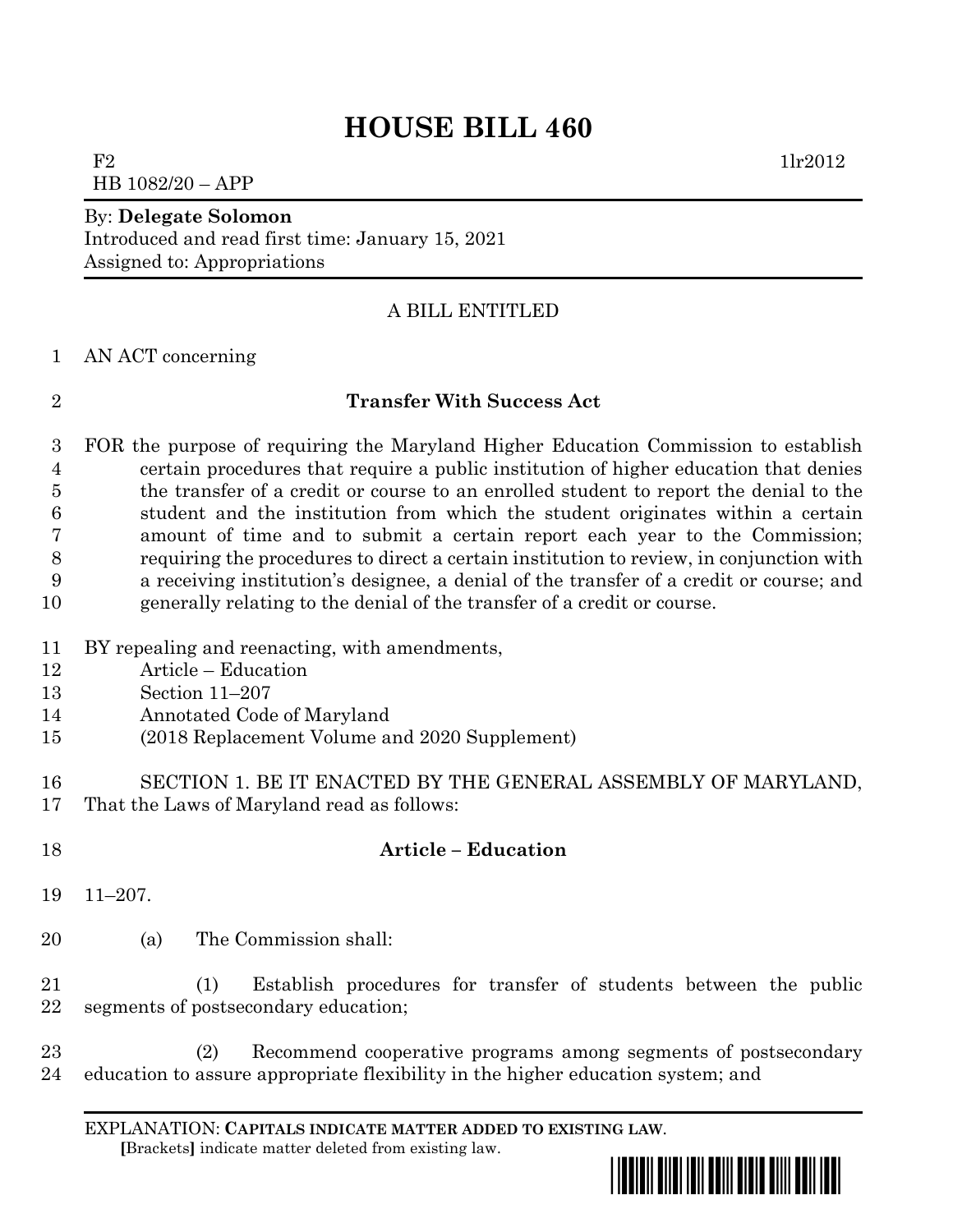**HOUSE BILL 460**

 (3) In conjunction with the governing boards, establish standards for articulation agreements.

 **(B) THE PROCEDURES ESTABLISHED UNDER SUBSECTION (A) OF THIS SECTION SHALL REQUIRE:**

 **(1) A RECEIVING INSTITUTION THAT DENIES THE TRANSFER OF A CREDIT OR COURSE TO AN ENROLLED STUDENT TO NOTIFY THE TRANSFER COORDINATOR OR INSTITUTIONAL DESIGNEE OF THE SENDING INSTITUTION AND THE ENROLLED STUDENT ABOUT THE DENIAL WITHIN A TIME PERIOD THAT THE COMMISSION DETERMINES TO BE THE EARLIEST POSSIBLE TIME FOR THE NOTIFICATION AND SPECIFY THE RATIONALE FOR THE DENIAL;**

 **(2) THE TRANSFER COORDINATOR OR INSTITUTIONAL DESIGNEE OF THE SENDING INSTITUTION, AFTER RECEIVING NOTICE OF A DENIAL OF THE TRANSFER OF A CREDIT OR COURSE, IN CONJUNCTION WITH THE RECEIVING INSTITUTION'S DESIGNEE, TO CONDUCT A REVIEW WITHIN A TIME PERIOD THE COMMISSION DETERMINES TO BE APPROPRIATE; AND**

# **(3) EACH PUBLIC INSTITUTION OF HIGHER EDUCATION TO SUBMIT AN ANNUAL REPORT TO THE COMMISSION LISTING ANY DENIALS OF THE TRANSFER OF A CREDIT OR COURSE AND THE REASONS FOR THE DENIALS.**

 **[**(b)**] (C)** The Commission, in collaboration with the public institutions of higher education, shall develop and implement a statewide transfer agreement whereby at least 60 credits of general education, elective, and major courses that a student earns at any community college in the State toward an associate of arts or associate of science degree shall be transferable to any public senior higher education institution in the State for credit toward a bachelor's degree by July 1, 2016.

 **[**(c)**] (D)** The Commission, in collaboration with the public institutions of higher education, shall develop and implement a statewide reverse transfer agreement whereby at least 30 credits that a student earns at any public senior higher education institution in the State toward a bachelor's degree are transferable to any community college in the State for credit toward an associate's degree by July 1, 2016.

 **[**(d)**] (E)** The Commission and each public institution of higher education shall develop and implement incentives for students to obtain an associate's degree before enrolling in a public senior institution of higher education.

 **[**(e)**] (F)** The Commission may recommend procedures and guidelines for consideration by the governing boards of institutions of postsecondary education on:

- 
- (1) Improvement and coordination of student financial assistance